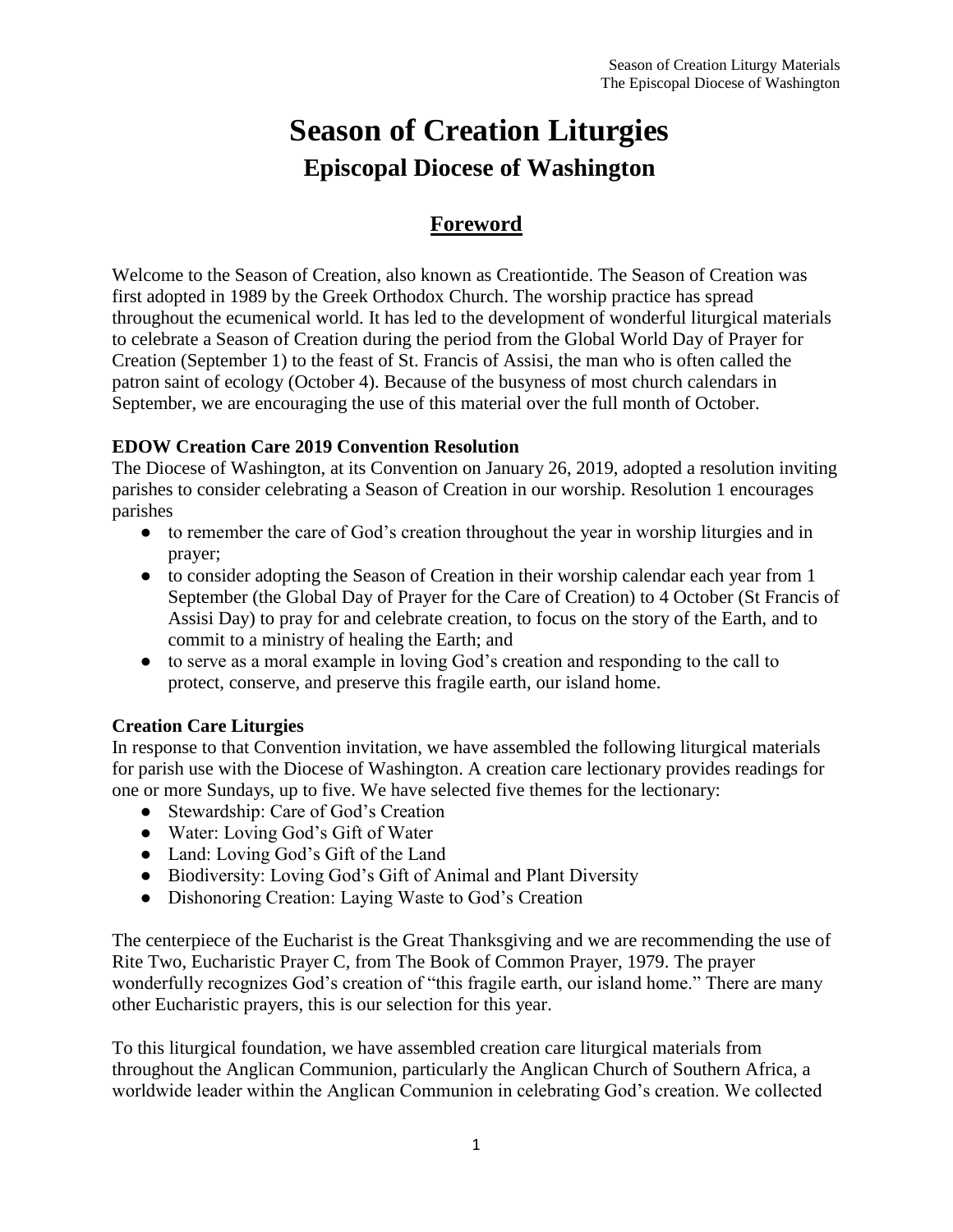multiple selections for other parts of a season of creation liturgy to provide parishes with flexibility in the celebration. Parishes may select from a variety of materials for use in the

- Collects of the Day and other prayers
- Lectionary for Creation Season
- Petitions for the Prayers of the People
- Substitutions for the General Confession
- Post-Communion Prayers
- Blessings and Dismissals

Ideas for sermon development, parallel Sunday school activities, and church and altar decorations can be found in the additional resources section below.

We pray that parishes find these materials helpful and that we all may embrace this opportunity to celebrate God's loving gift of creation.

Bishop Mariann approves the use of this Season of Creation lectionary and liturgies within the Diocese of Washington for the fall of 2019 and encourages their use on Sunday, October 4, 11, 18, and 27, 2019.

EDOW Southern Africa Link Committee EDOW Environmental Network

#### **Additional resources and references:**

Episcopal Church [Creation Care](https://www.episcopalchurch.org/creation-care) Anglican Church of Southern Africa [Green Resources](http://www.greenanglicans.org/resources)  Anglican Communion [Season of Creation](https://acen.anglicancommunion.org/resources/season-of-creation.aspx)  Anglican Church of Canada [Season of Creation](https://www.anglican.ca/resources/season-of-creation-3/) Diocese of Western Massachusetts [Creation Care](https://www.diocesewma.org/vision-ministry-statements/creation-care/season-of-creation/pray-2/) Season of Creation [Homepage](http://seasonofcreation.org/resources/denominational-resources/) and Season of Creation 2018 [Guide.](https://drive.google.com/file/d/1afPgoj9DTeAiJDRkZ1lLvqVr--qO0Hur/view) [http://www.ClimateWitness.org](http://www.climatewitness.org/) (talking points and sample sermons) [http://www.RevivingCreation.org](http://www.revivingcreation.org/) (website of the Rev. Dr. Margaret Bullitt-Jonas, includes many sermons on climate for your review and prayer) Schade, Leah D. Creation-Crisis Preaching: Ecology, Theology, and the Pulpit, (Chalice Press).

#### **Permission to use these resources**

Please give acknowledgement when printing or projecting these prayers. A simple notation example could be – *from The Anglican Church of Southern Africa* – either directly under the material used or noted in your permission to use/copyright listings.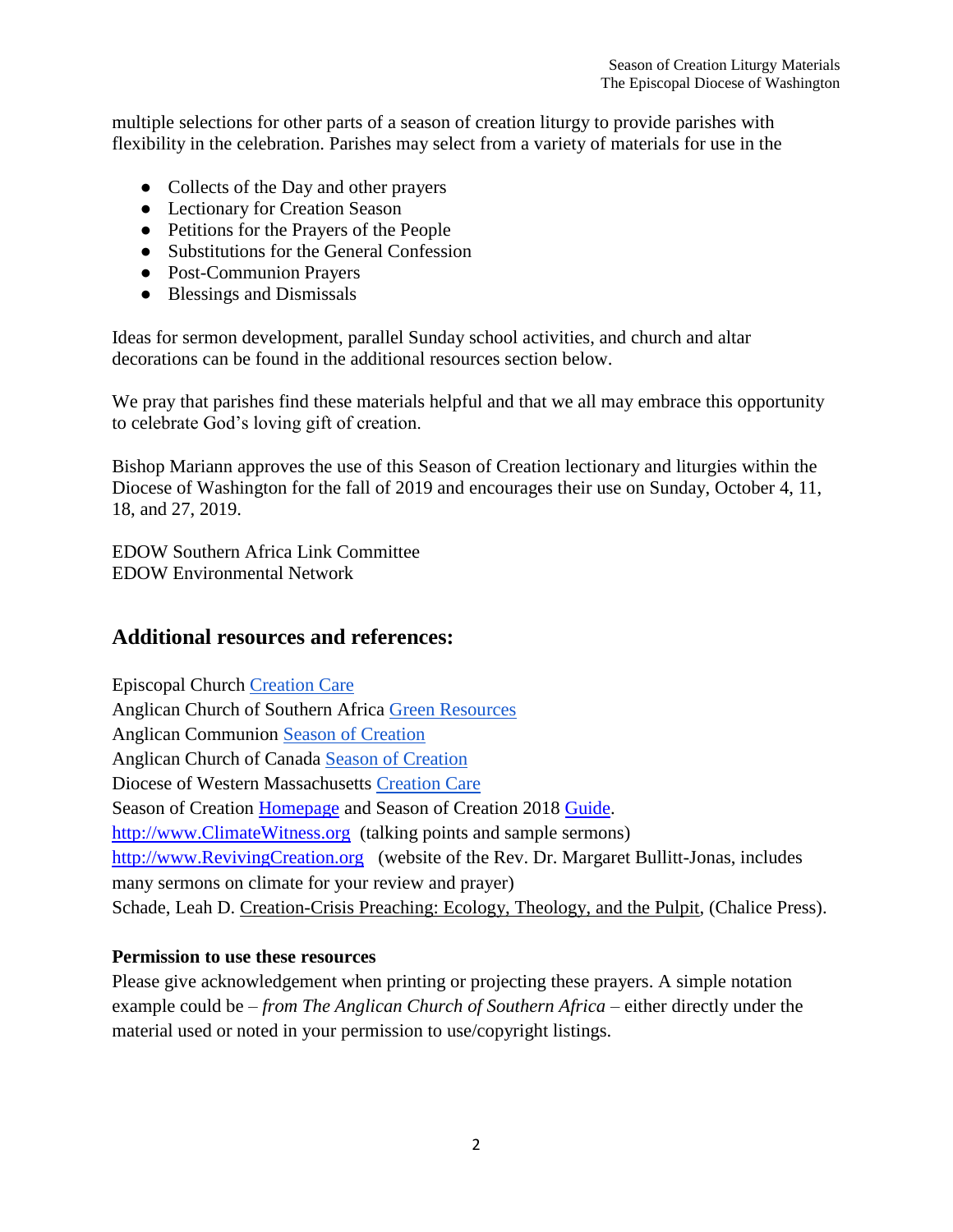# **Resources for a Season of Creation 2019**

| Resource         | <b>General Collects</b>                                                                         |  |
|------------------|-------------------------------------------------------------------------------------------------|--|
| Episcopal Church | God, maker of marvels,                                                                          |  |
| - Liturgical     | you weave the planet and all its creatures together in kinship;                                 |  |
| Materials for    | your unifying love is revealed                                                                  |  |
| Honoring God in  | in the interdependence of relationships                                                         |  |
| Creation         | in the complex world that you have made.                                                        |  |
| Reported to the  | Save us from the illusion that humankind is separate and alone,                                 |  |
| 78th General     | and join us in communion with all inhabitants of the universe;                                  |  |
| Convention       | through Jesus Christ, our Redeemer,                                                             |  |
|                  | who topples the dividing walls by the power of your Holy Spirit,                                |  |
|                  | and who loves and reigns with you, for ever and ever. Amen.                                     |  |
| Anglican Church  | Creator God, out of the overflowing of you love you created all things with                     |  |
| of Southern      | rich variety and great beauty, and entrusted us with responsibility for them;                   |  |
| Africa           | grant that we might so value all that you have given into our care that we                      |  |
|                  | may strive to sustain its blessings for all people for all time; through our                    |  |
|                  | Lord and Savior, Jesus Christ, who is alive and reigns you and the Holy                         |  |
|                  | Spirit, One God, now and for ever. Amen.                                                        |  |
|                  |                                                                                                 |  |
| Church of        | Almighty and everlasting God, we offer you our hearty thanks for your                           |  |
| England -        | goodness and care in giving us the fruits of the earth in their seasons. Give                   |  |
| Alternative      | us grace to use them rightly, to your glory, for our own well being, and for                    |  |
| Service Book     | the relief of those in need; through Jesus Christ our Lord. Amen.                               |  |
| Anglican Church  | Lord of all the universe, through your incarnation in Christ you identified                     |  |
| of Canada        | with the created order and proclaimed your love for the world: assist us                        |  |
|                  | through your Son to respect and cherish the earth and all its creatures,                        |  |
|                  | through Jesus Christ who reigns with you and the Holy Spirit, one God<br>now and forever. Amen. |  |
| Anglican Church  | God our creator, you have made us one with this earth, to tend it and bring                     |  |
| of Southern      | forth fruit: may we so respect and cherish all that has life from you, that                     |  |
| Africa           | we may share in the labour of all creation to give birth to your hidden                         |  |
|                  | glory, through Jesus Christ. Amen.                                                              |  |
| Church of        | Creator God, you reveal yourself to us as Father, Son and Holy Spirit, so                       |  |
| England -        | as we gather in this place, come amongst us. Help us to discern your spirit                     |  |
| Environmental    | in the world around us. Let us find joy in the world that you created. Help                     |  |
| Programme        | us to worship you with all our being, and to hear and receive your word                         |  |
|                  | and your gifts. As we think about our local community and the glory of the                      |  |
|                  | natural world may we respond to you in love for our neighbors and for                           |  |
|                  | your creation, through Jesus Christ our Lord. Amen.                                             |  |

### **Collects of the Day and other Prayers**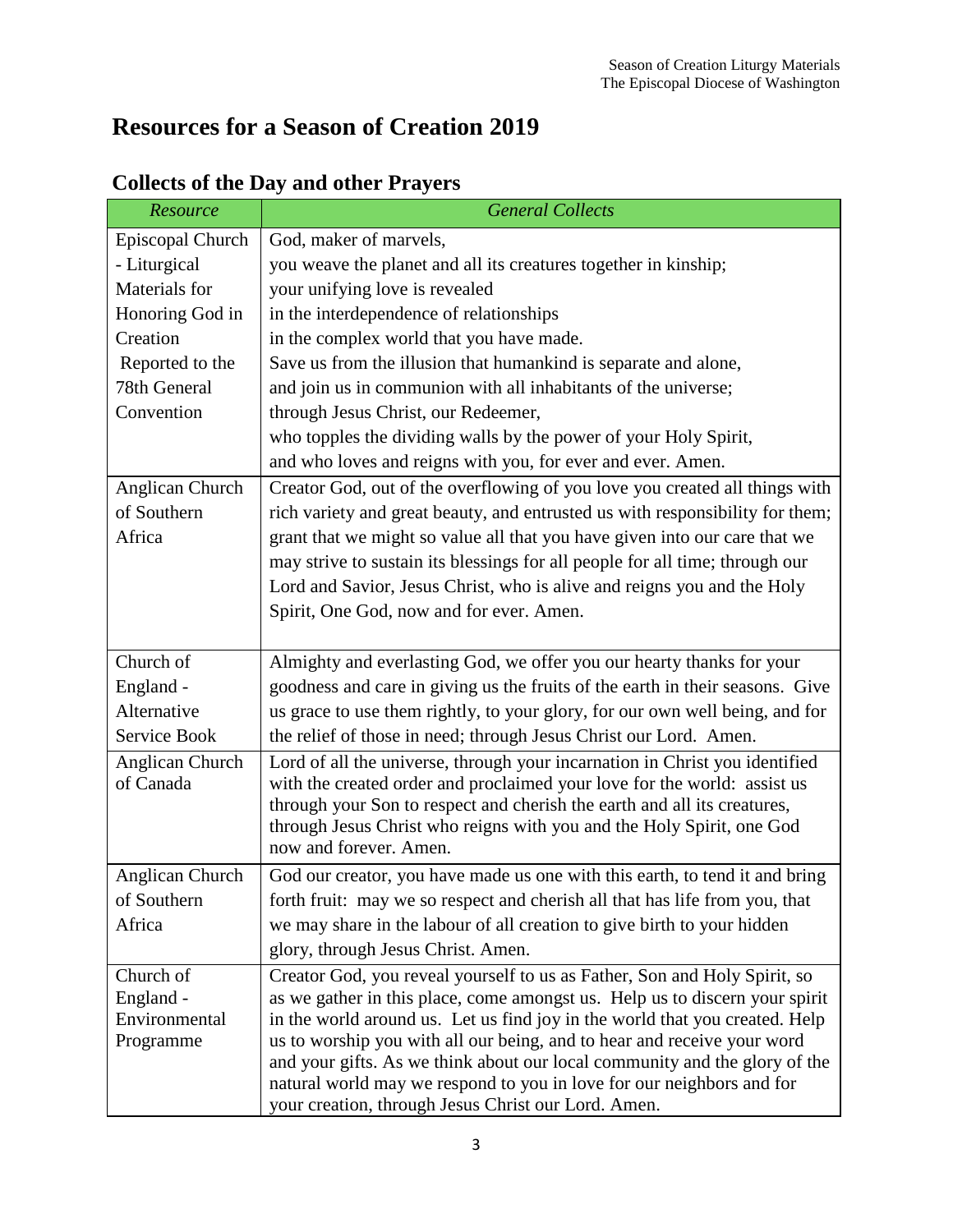| Resource                                                             | <b>Collects for Specific Themes</b>                                                                                                                                                                                                                                                                                                                                                                               |
|----------------------------------------------------------------------|-------------------------------------------------------------------------------------------------------------------------------------------------------------------------------------------------------------------------------------------------------------------------------------------------------------------------------------------------------------------------------------------------------------------|
| Anglican Church<br>of Southern<br>Africa:<br>Stewardship             | Lord God,<br>Giver and sustainer of life,<br>You call us to responsibility and to care for your creation:<br>Help us to respond to your call to be keepers and healers of the Earth<br>Through Jesus Christ our Lord. Amen.                                                                                                                                                                                       |
| Anglican Church<br>of Southern<br>Africa: Water                      | Lord God<br>In water you reveal to us the attributes of your Spirit<br>Deepen in us a deep respect for your waters of life<br>That we may more fully drink the gift of your life giving Spirit<br>Through Jesus Christ our Lord. Amen.                                                                                                                                                                            |
| Anglican Church<br>of Southern<br>Africa: Land                       | Lord God, you share with us the care of creation<br>Give us the humility to be right stewards of<br>the land and to protect and celebrate its resources<br>with equity and justice; through Jesus Christ our Lord. Amen.                                                                                                                                                                                          |
| Anglican Church<br>of Southern<br>Africa:<br><b>Biodiversity</b>     | Lord God, your eternal power is seen in the whole web of life<br>Your voice is heard in the beauty of creation.<br>Rooted in your love may we worship you with all your creatures<br>Through Jesus Christ our Lord. Amen.                                                                                                                                                                                         |
| Church of<br>England:<br>Biodiversity                                | Creator God, you made the goodness of the land,<br>the riches of the sea and the rhythm of the seasons;<br>as we thank you for your gracious providing<br>may we cherish and respect this planet and its peoples,<br>through Jesus Christ our Lord. Amen.                                                                                                                                                         |
| Anglican Church<br>of Southern<br>Africa:<br>Dishonoring<br>Creation | Lord God,<br>You gather up the pieces so that nothing is lost<br>Alert us to our carelessness and wastefulness<br>And teach us to share from the abundance in our midst<br>Through Jesus Christ our Lord. Amen.                                                                                                                                                                                                   |
| Anglican Church<br>of Southern<br>Africa:<br>Dishonoring<br>Creation | Almighty God, you created the heavens and the earth and all that is in<br>them, and you created humankind in your own image, and it was very<br>good: grant us the courage to recognize our failure to maintain your<br>creation and by your grace do all that we can to halt the degradation of our<br>environment; through Jesu Christ our Lord, who came that we might have<br>life in all its fullness. Amen. |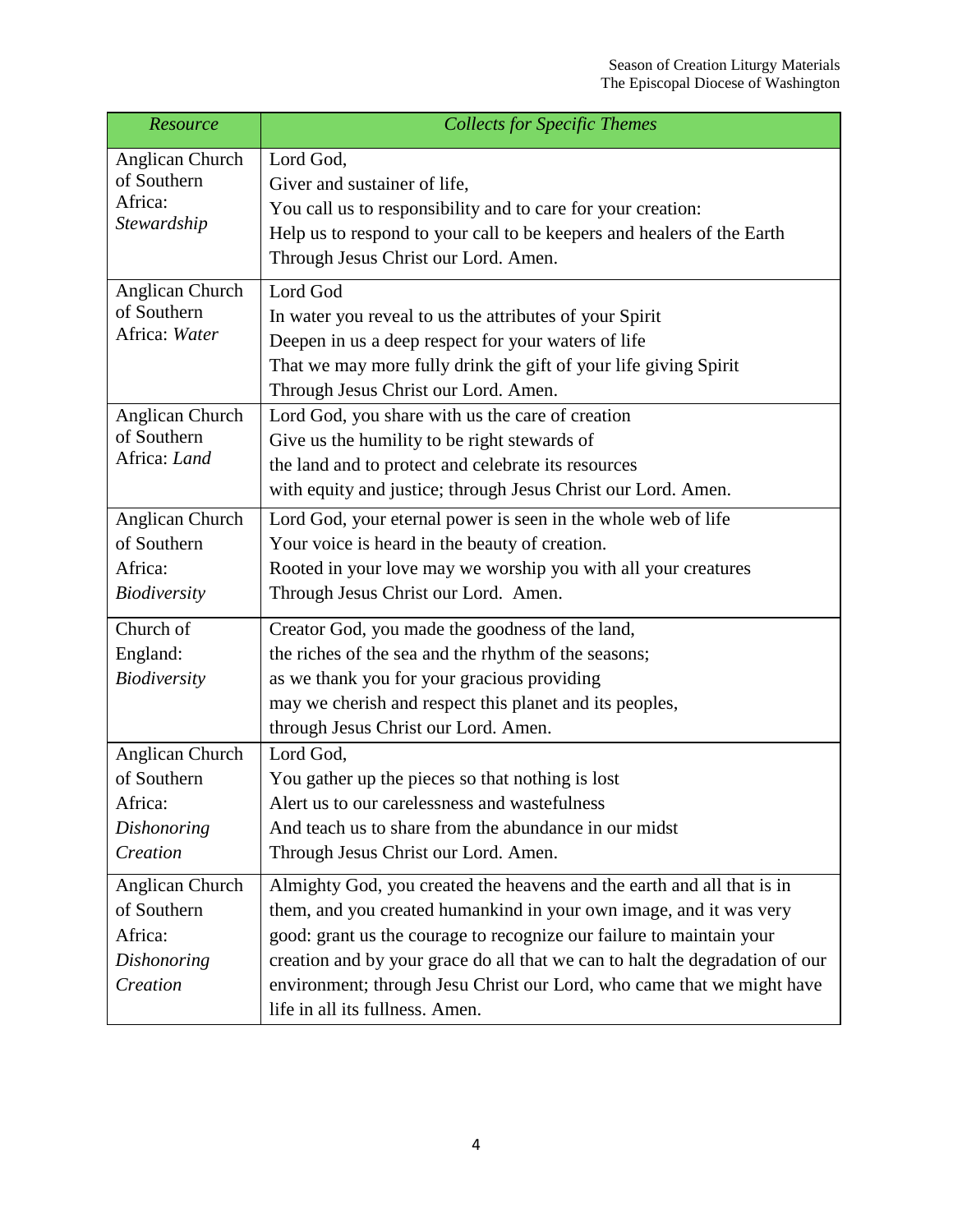| <b>Theme</b>           | <b>First Reading</b> | Psalm            | <b>Second Reading</b> | Gospel           |
|------------------------|----------------------|------------------|-----------------------|------------------|
| <b>Stewardship:</b>    | Genesis $1:26-$      | Psalm 8          | 1 Peter 4: $7 -$      | Luke 8: 8-15     |
| Care of God's          | 31                   |                  | 11                    |                  |
| Creation               |                      |                  |                       |                  |
| Synopsis               | God created          | God has made     | Christians are        | We will be       |
|                        | humans on the        | us wonderfully   | called to be          | called to        |
|                        | same day as          | and with         | stewards of the       | account for the  |
|                        | other animals        | responsibilities | grace of God          | way in which     |
|                        | to form the web      | in the care for  |                       | we have used     |
|                        | of creation          | creation         |                       | what is given    |
|                        |                      |                  |                       | into our care    |
| <b>Water:</b> Loving   | Exodus 17:1-7        | Psalm 65         | Revelation 22: 1      | John 4: $5 - 15$ |
| God's Gift of          |                      |                  | $-5$                  |                  |
| Water                  |                      |                  |                       |                  |
| Synopsis               | As the people in     | Water is at the  | The heavenly          | Jesus offers     |
|                        | the wilderness       | heart of         | vision of water       | water to         |
|                        | are thirsty,         | thanksgiving for | bringing life and     | the woman at     |
|                        | Moses strikes        | Gods provision   | growth                | the well         |
|                        | the rock and         |                  |                       |                  |
|                        | water pours          |                  |                       |                  |
|                        | forth                |                  |                       |                  |
| Land: Loving           | Genesis 12: 1-8      | Psalm 126        | Acts 4: $32 - 37$     | Mark 4: 26-34    |
| God's Gift of the      |                      |                  |                       |                  |
| Land                   |                      |                  |                       |                  |
| Synopsis               | God calls            | The harvest of   | The generosity        | Jesus            |
|                        | Abraham to           | joy when land    | of Barnabas in        | constantly       |
|                        | journey to a         | is used          | the sale of the       | used             |
|                        | land promised        | properly         | land                  | images from      |
|                        | to him               |                  |                       | nature in his    |
|                        |                      |                  |                       | parables         |
| <b>Biodiversity:</b>   | Job 28: $1 - 11$     | Psalm 148        | Revelation 5:         | Matthew 6:25     |
| Loving God's Gift      |                      |                  | $11 - 14$             | —                |
| of Animal and          |                      |                  |                       | 33               |
| <b>Plant Diversity</b> |                      |                  |                       |                  |
|                        |                      |                  |                       |                  |

### **Lectionary for Creation Season**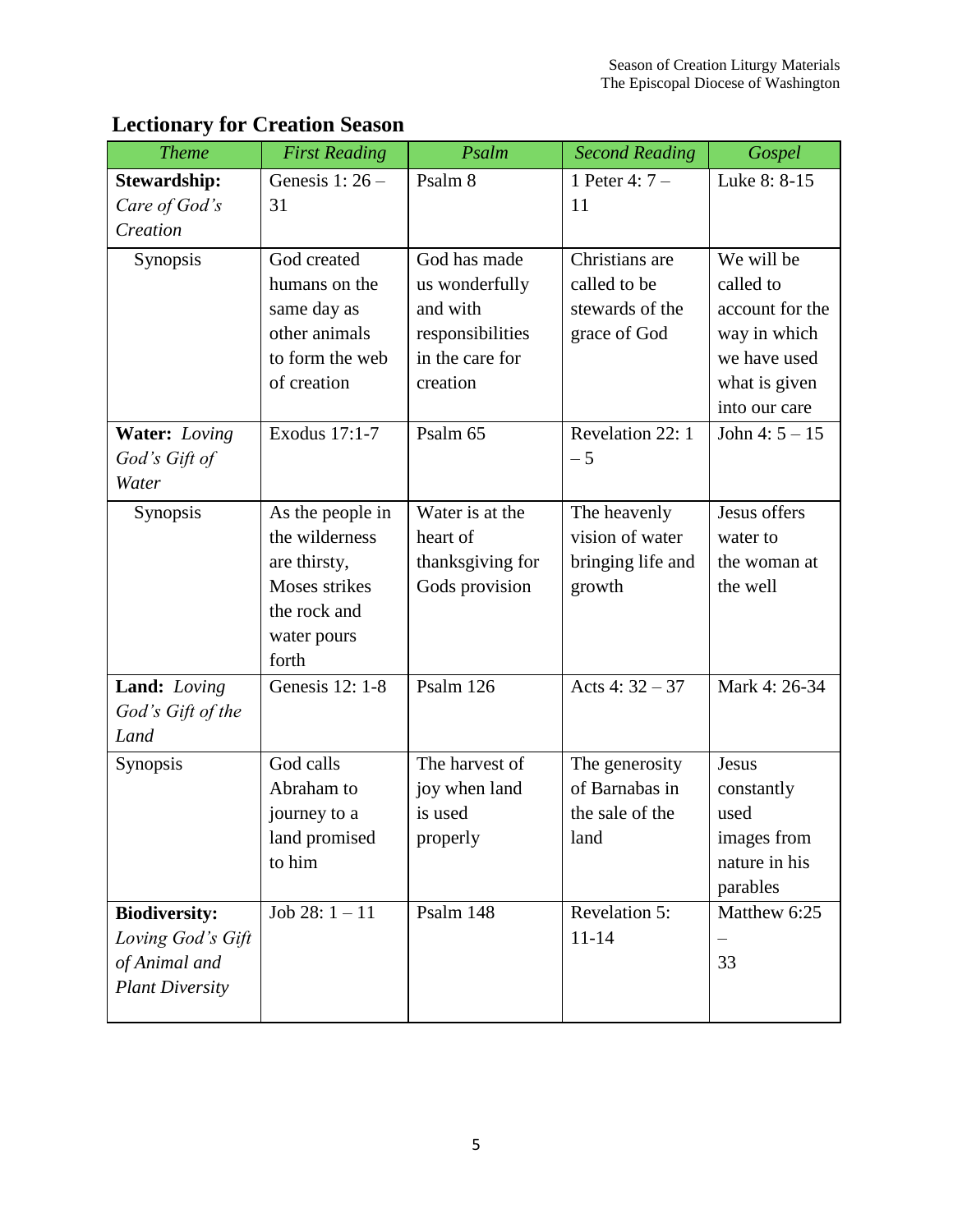| Synopsis                                                                              | The wonders of<br>creation and the<br>blessing of God<br>that so many of<br>our needs are<br>met through<br>them | The song of all<br>created things<br>offering praise<br>to God | Everything<br>created by God<br>is good                                                | All creation is<br>good and to be<br>valued                                                             |
|---------------------------------------------------------------------------------------|------------------------------------------------------------------------------------------------------------------|----------------------------------------------------------------|----------------------------------------------------------------------------------------|---------------------------------------------------------------------------------------------------------|
| <b>Dishonoring</b><br><b>Creation:</b><br>Forgetting to<br>Care for God's<br>Creation | Isaiah 24: 1-13                                                                                                  | Psalm 74                                                       | 2 Corinthians 5:<br>$14 - 17$                                                          | John 6: 1-14                                                                                            |
| <b>Synopsis</b>                                                                       | By breaking the<br>covenant, the<br>earth lies<br>polluted                                                       | Remember the<br>glory of God's<br>creation                     | For the love of<br>Christ, we live<br>for others and<br>their joy in<br>God's creation | After feeding<br>the five<br>thousands,<br>Jesus gathered<br>the fragments<br>so nothing<br>may be lost |

### **Petitions for the Prayers of the People**

| <b>Source</b>   | Petitions can added to any form of the Prayers of the People.                  |  |
|-----------------|--------------------------------------------------------------------------------|--|
| Anglican Church | For our brothers and sisters of the earth: animals, birds, fish, plants and    |  |
| of Southern     | insects, may their humility and simplicity inspire us to live according to     |  |
| Africa          | you will.                                                                      |  |
|                 | Lord, have mercy.                                                              |  |
| Anglican Church | For the animals who give us faithful companionship, joy when we are            |  |
| of Southern     | happy and comfort when we are sad.                                             |  |
| Africa          | Lord, have mercy.                                                              |  |
| Church of       | For the beauty of the earth, for the diversity of land and sea, for the        |  |
| England -       | resources of the earth. Give us the will to cherish this planet and to use its |  |
| Diocese of      | riches for the good and welfare of all.                                        |  |
| Guildford       | Lord, in your mercy,                                                           |  |
|                 | Hear our prayer.                                                               |  |
| Church of       | For the warmth of the sun, the light of the moon, the glory of the stars. We   |  |
| England -       | praise you for the formations of clouds, the radiance of dawn and sunset.      |  |
| Diocese of      | Save us from wasting or abusing the energy on which all life depends.          |  |
| Guildford       | Open our eyes to behold your beauty, and our lips to praise your name.         |  |
|                 | Lord, in your mercy,                                                           |  |
|                 | Hear our prayer.                                                               |  |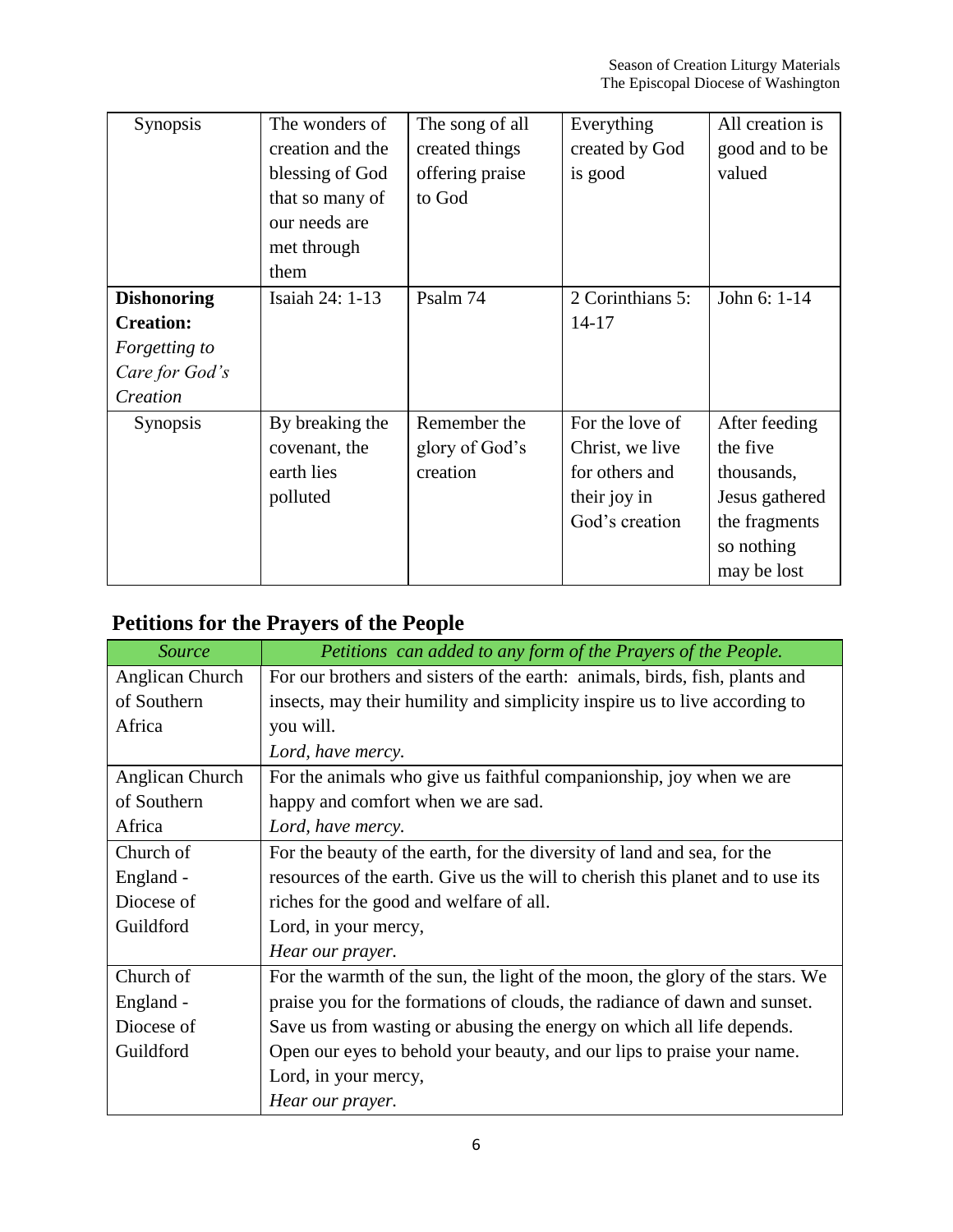| Church of        | For the teeming life of the seas, and the flight of the birds. Help us to       |
|------------------|---------------------------------------------------------------------------------|
| England -        | protect the environment so that all life may flourish.                          |
| Diocese of       | Lord, in your mercy,                                                            |
| Guildford        | Hear our prayer.                                                                |
| Church of        | For the variety of animal life. Grant us grace to treat all animals with        |
| England -        | respect and care; to protect endangered species, to preserve the variety of     |
| Diocese of       | habitats, and to honour the delicate balance of nature.                         |
| Guildford        | Lord, in your mercy,                                                            |
|                  | Hear our prayer.                                                                |
| Eco Congregation | For the land and fields of flowers; bless farmers, gardeners and all who till   |
| Ireland          | and care for the soil.                                                          |
|                  | Lord, in your mercy,                                                            |
|                  | Hear our prayer.                                                                |
| Church of        | Guide us into a sustainable future, and give us the will to share the fruits of |
| England -        | the world; teach us to cherish the water of the earth, and to conserve the      |
| Diocese of       | seas, lakes and rivers.                                                         |
| Guildford        | Lord, in your mercy,                                                            |
|                  | Hear our prayer.                                                                |
| Church of        | God creator of the universe, of the earth and sea, of the earth's fruits and    |
| England          | flowers, of all humans, habitats and creatures, help us to value and care for   |
|                  | your world in all its beauty and fragility.                                     |
|                  | Lord, in your mercy,                                                            |
|                  | Hear our prayer.                                                                |
| Eco Congregation | Teach us to have an ever growing reverence for your bountiful creation and      |
| Ireland          | a sense of responsibility for its preservation.                                 |
|                  | Lord, in your mercy,                                                            |
|                  | Hear our prayer.                                                                |

### **Substitutions for the General Confession**

| <i>Source</i>   | <b>Prayers – General Confession</b>        |
|-----------------|--------------------------------------------|
| Anglican Church | O God of justice and plenty,               |
| of Southern     | whose generous earth was created           |
| Africa          | for its own particular beauty,             |
|                 | for the nourishment of its people,         |
|                 | and to sing of your glory:                 |
|                 | We confess that through our sinfulness     |
|                 | we have harvested injustice and pollution, |
|                 | and not your abundance;                    |
|                 | the land has become strange to us,         |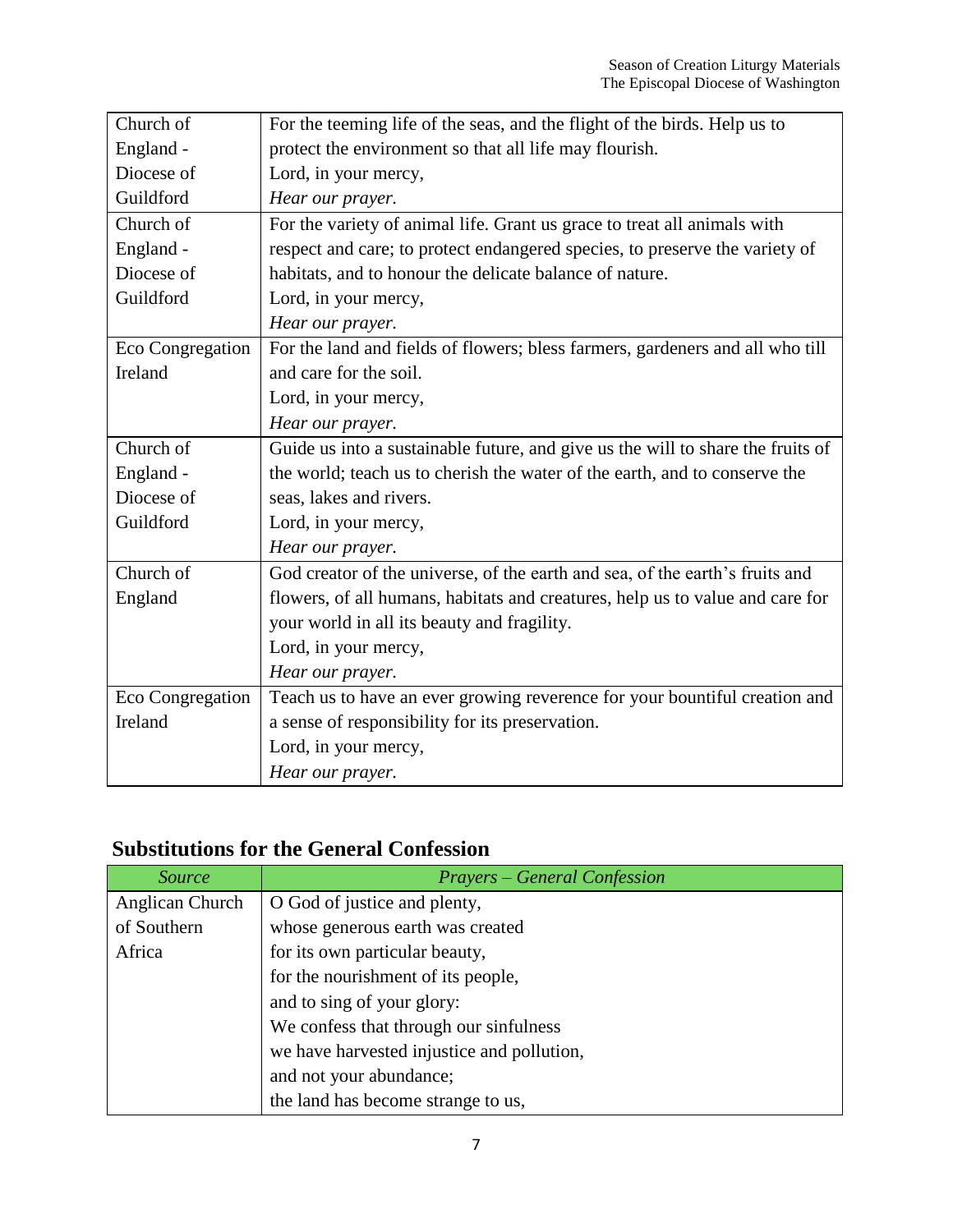|                 | and our songs of celebration have turned harsh.      |  |
|-----------------|------------------------------------------------------|--|
|                 | We turn to you, O God.                               |  |
|                 | We renounce evil.                                    |  |
|                 | We seek your forgiveness.                            |  |
|                 | We choose to be made whole. Amen                     |  |
| Anglican Church | Holy and merciful God, we confess that we have       |  |
| of Southern     | failed to honour you by rightly claiming our kinship |  |
| Africa          | with all your creatures. We have walked heavily      |  |
|                 | on your earth, overused and wasted its resources,    |  |
|                 | taken for granted its beauty and abundance, and      |  |
|                 | treated its inhabitants unjustly, holding future     |  |
|                 | generations hostage to our greed. Have mercy on      |  |
|                 | us and forgive us our sin. Renew in us the resolve   |  |
|                 | to keep and conserve your earth as you desire and    |  |
|                 | intend, with grateful and compassionate hearts,      |  |
|                 | through your Son, our Saviour Jesus Christ. Amen     |  |

### **Post Communion Prayers**

| Source          | <b>Postcommunion Prayer</b>                                                     |
|-----------------|---------------------------------------------------------------------------------|
| Anglican Church | Creator God, you set the tree of life at the heart of the earthly paradise, and |
| of Southern     | the bread of life at the heart of your Church; grant that we who have been      |
| Africa          | nourished at this table may ever strive to work for the good of all creation;   |
|                 | through Jesus Christ our Lord. Amen                                             |
| Anglican Church | God our Creator, you feed your people with the bread from heaven:               |
| of Southern     | let this holy food sustain us through our earthly pilgrimage                    |
| Africa:         | that we may come to that place where your people hunger and thirst no           |
| Stewardship     | more and your creation is restored to its full glory; through Jesus Christ our  |
|                 | Lord. Amen.                                                                     |
| Anglican Church | Lord of all, as with joy we have offered thanks giving for your love in         |
| of Southern     | creation, move our hearts to be generous and wise stewards of the good          |
| Africa:         | things we enjoy; through Jesus Christ, the Lord of all creation. Amen.          |
| Stewardship     |                                                                                 |
| Anglican Church | O Creator God, pour out on us the water of life that we might quench our        |
| of Southern     | thirst and draw strength from you. Help us to stand alongside those who         |
| Africa:         | struggle daily for clean water, so that all might be refreshed and renewed      |
| Water           | by your abundant love, revealed in our Lord Jesus Christ. Amen.                 |